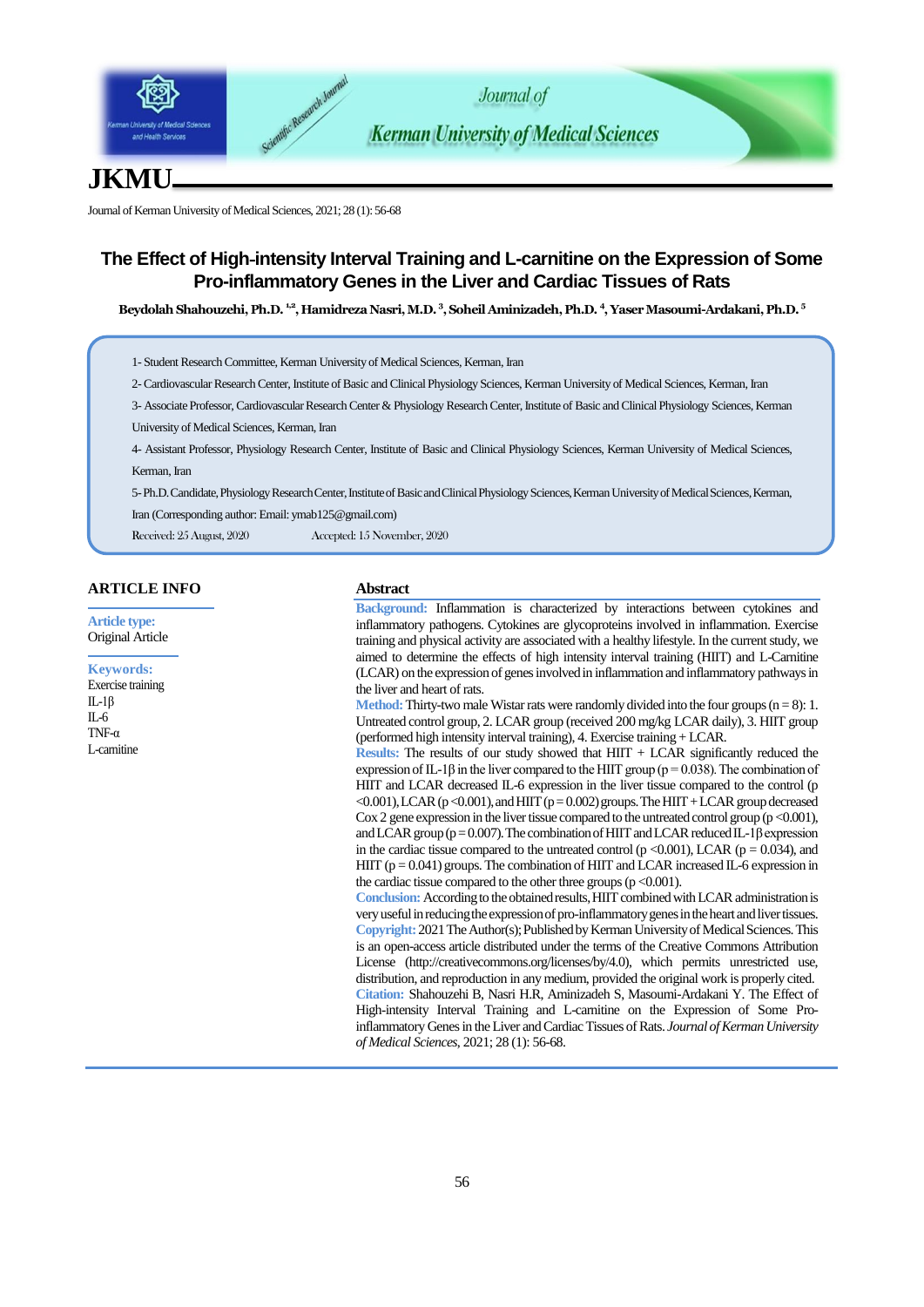#### **Introduction**

Inflammation is a response that has major effects on body tissues. It is characterized by interactions between cytokines and inflammatory pathogens. Cytokines are glycoproteins that are involved in inflammation and immunity (1, 2). Cytokines are generally divided into two groups, the first of which include pro-inflammatory cytokines that promote inflammation, such as interleukin-1 (IL-1), tumor necrosis factor-α (TNF-α), interferon-gamma (IFN- $\gamma$ ), and IL-12, while the second group are anti-inflammatory cytokines including IL-4, IL-10, IL-13, interferon-alpha (IFN- $\alpha$ ), and tumor growth factor-beta (TGF-β) that act against inflammation (1-3). Exercise and general physical activity are associated with a healthy lifestyle and increased longevity, as well as decrease of pro-inflammatory cytokines and increase of anti-inflammatory cytokines (1). Interleukin cytokines, including IL-1β, IL-6, and IL-10, are key immune system factors and are involved in the systemic response to inflammation. Single training sessions with varying intensity and time have been shown to induce systemic inflammatory responses similar to injury-related responses (2, 3).

The acute phase response (APR) is the body's immediate response to inflammatory stimuli such as strenuous exercise, which involves a complex cascade of mediators for reducing tissue damage and enabling recovery from the pre-inflammatory process. Exercise activates monocytes and macrophages and then increases the expression of pro-inflammatory cytokines such as IL-1β and IL-6 (4, 5). MCP-1 and IL-10 levels increase during exercise as well as after exercise and limit

inflammation and restore normal physiological function in the affected tissue. IL-1β has also been shown to be effective in the acute phase response and stimulation of the expression of genes involved in the acute phase. Despite its major role in the acute phase response, the findings about IL-1β elevation after exercise are uncoordinated and controversial (6-8). When IL-1β increases, not only IL-1β but also IL-6 and CRP increase, and this increase may have detrimental effects on the process of limiting inflammation (4, 9). High-intensity interval training (HIIT) has recently become popular, and one of the reasons is that it is effective at a specific time compared to traditional methods that are time-consuming (such as endurance training). HIIT has been shown to increase mitochondrial enzyme activity and increase the oxidative capacity of muscle compared to conventional endurance training methods by compensating for the decrease in exercise volume through increasing the intensity of exercise (8, 10-12). Of course, it is also important to note that low-volume HIIT leads to inflammatory responses similar to endurance exercise (13).

L-Carnitine [beta-hydroxy-gamma trimethylammonium butyrate (LCAR)] is known as a vitamin-like and amino-acidlike substance, and the L-isoform of LCAR has physiological activity. The main role of LCAR in the body is to facilitate the oxidation of lipids by transferring long-chain fatty acids to the mitochondrial matrix (the site of beta oxidation). Therefore, without LCAR, most dietary lipids cannot be used as a food source, and fatty acids accumulate in the body and eventually lead to obesity. LCAR is absorbed through active sodium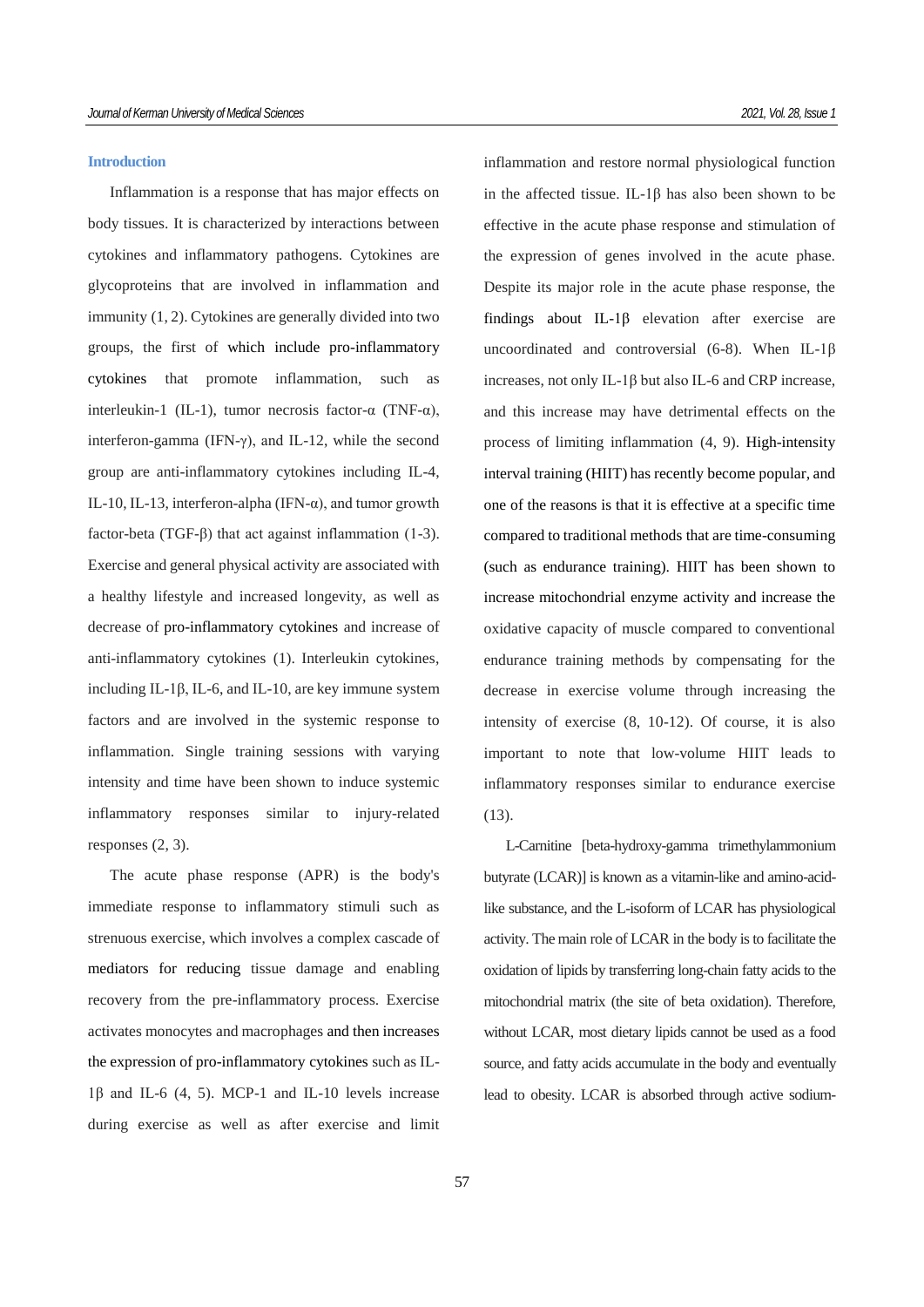dependent transport and inactive transport through the intestines (14, 15).

A study by Carnevali *et al.* showed that HIIT increases mitochondrial fat transfer capacity (by increasing the activity of the enzyme carnitine palmitoyltransferase), which facilitates the oxidative process (16). It has also been reported that HIIT improves the oxidative direction in the muscles of animals with hypertension (17). Overall, HIIT increases energy efficiency and physical function (18). In Nayebifar *et al.* study, 10 weeks of HIIT alone and with ginger improved MCP-1 in overweight women (19). Zwetsloot *et al.* (2014) also showed that HIIT caused an inflammatory response in young men, albeit to a small extent (8). In a study by Kaspar *et al.*, HIIT decreased IL-1β, IL-10 and MCP-1and increased IL-6 (20). De Souza *et al.* (2018) reported that HIIT reduced the IFNγ / IL-4 ratio and was actually anti-inflammatory (21). A single bout of HIIT has been shown to be able to induce transient anti-inflammatory states in healthy individuals and overweight individuals (20). In Gerosa-Neto *et al.* study, after 16 weeks of training, serum IL-6 levels decreased in the HIIT group, while TNF-α increased after 16 weeks of intense interval training (22). Ono and Koshartani showed that HIIT (4 times a week and for 6 weeks) increased TNF- $\alpha$  and IL-6 (23).

As it turns out, there is no consensus on the effects of HIIT exercise on inflammatory markers, and the information outlined above is challenging. There are not many studies on the expression of inflammatory genes during HIIT. Today, LCAR is offered as a supplement and its most important effects are weight loss and improving physical condition. On the other hand, our current society is facing another important problem called inactivity and laziness, which along with unsafe diet leads to chronic diseases. In the coming years, we will

eventually face an increased trend of inflammation and diseases such as diabetes and obesity which are accompanied by inflammation.

Most studies are reports that have not thoroughly examined the effects of LCAR. In fact, despite several studies on the effect of exercise and LCAR on inflammatory factors and the limited studies in the field, we performed this study to determine the effects of HIIT in the presence of LCAR on the expression of genes involved in inflammation and inflammatory pathways in the liver and heart of male rats.

## **Materials and Methods**

The materials and kits used in this study were L-carnitine (C0283, Sigma, USA), SYBR green (Ampliqon, Denmark), RNA extraction kit (BS414, BioBasic, Canada), cDNA synthesis kit (RR037A, TAKARA, Japan), and Primers (Metabion, Germany).

All animal cares and procedures were conducted in accordance with the European Convention for the protection of animals used for experimental and other scientific purposes. This study was approved by Ethics Committee of Kerman University of Medical Sciences (IR.KMU.REC.1398.233).

Thirty-two male Wistar rats in the age range of 8 weeks were purchased from the pet center of Kerman Physiology Research Center and kept in the laboratory at a temperature of  $22 \pm 2$ °C and a light-dark cycle of 12:12 hours. The animals had free access to water and food. The rats were first allowed for two weeks to be familiarized with the laboratory environment. Finally, rats were randomly divided into the four groups of 8 rats (23, 24):

1. Untreated control group (no exercise and no LCAR intake)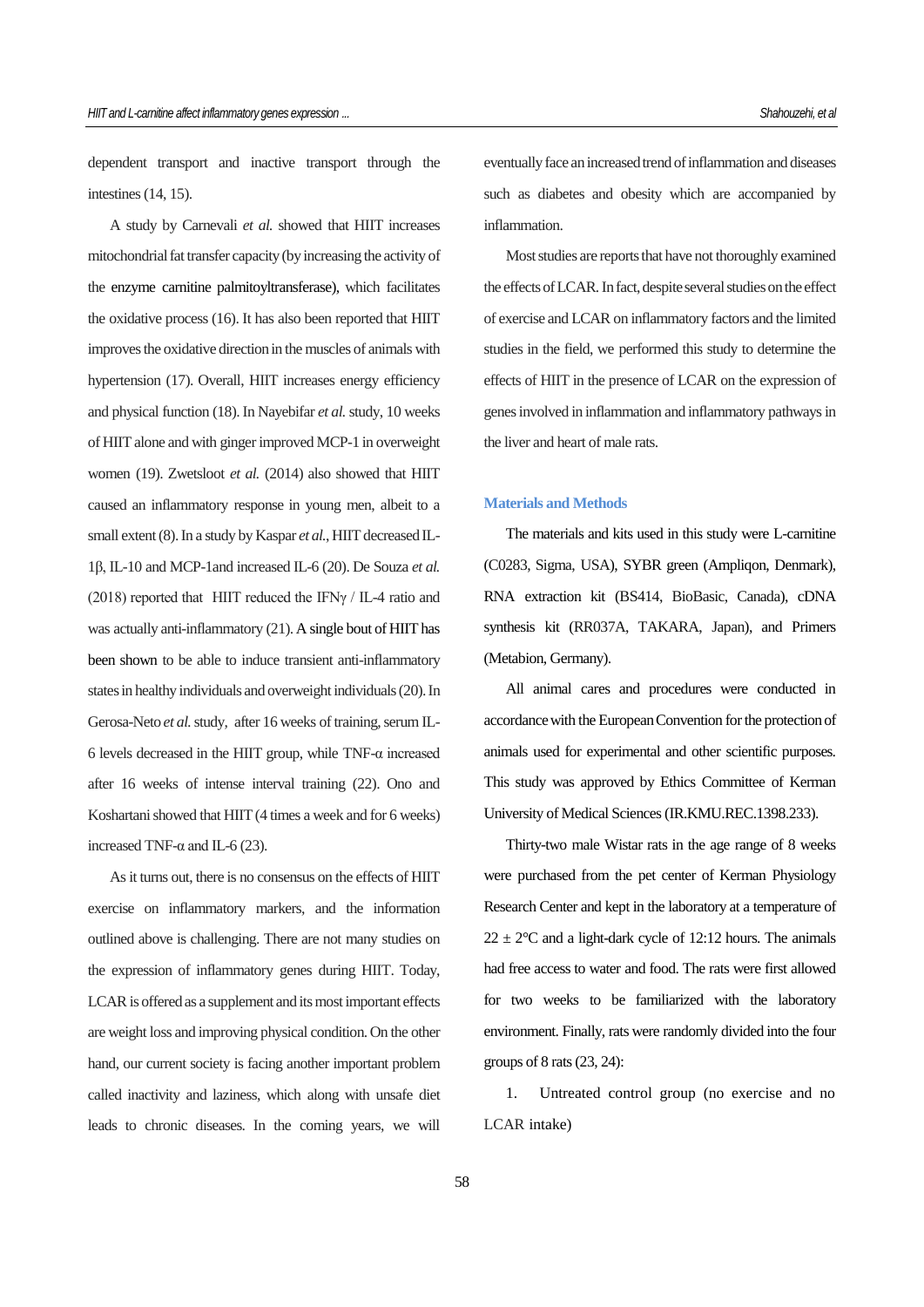2. LCAR group (received 200 mg / kg body weight LCAR intraperitoneally, 4 weeks)

3. Exercise Training (HIIT for 4 weeks)

4. HIIT exercise training group that received  $LCAR$  (HIIT +  $LCAR$ )

## **Exercise protocol**

HIIT included 5 days of high-intensity training, which performed at a speed of 10 to 25 meters per minute and increasingly. Interval training program performed by 10 repetitions of 1- minute with 2 minutes of active rest. Training time for each rat lasted 30 minutes. The rats started training at 20 meters per minute and ended at 45 meters per minute. In addition to the time spent on the main workout, 5 minutes for warm-up and 5 minutes for cooling were included. Interval training lasted 4 weeks (5 days a week) in the groups 3 and 4 (25). Forty-eight hours after the end of the last training session, the animals were anesthetized and their liver and heart tissues were extracted and stored at -80°C for Real Time-PCR measurements (21, 23).

### **Real time PCR**

About 50 mg of each tissue (Heart and Liver) was dissected and homogenized at a specific lysis buffer by Heilscher Sonicator (Heilscher H200, Germany). Total RNA was extracted according to the kit procedure and then after, the complementary DNA (cDNA) was synthesized by cDNA synthesis kit according to the kit's protocol (500 ng of extracted RNA was used). In Real-time PCR measurements, we used specific primer as shown in Table 1. The Real-time PCR reactions were performed by ABI Step one plus instrument. The Real-time PCR reaction contained 10 μl SYBR green, cDNA (100 ng), forward and reverse primers (1μl of each primer), and the reaction volume was reached to 20 μl by distilled DNase free water. The annealing temperature was determined according to each primer's Tm and gradient PCR. Finally, the thermal protocol in Real-time PCR was as follow; 95 °C (10 min), 95 °C (15 sec), annealing temperature (40 sec), 40 cycles, and after the thermal cycles were finished the melt curve analysis was performed. We used 18S rRNA as a housekeeping gene. The relative expression of genes was determined by 2-∆∆Ct method (26, 27).

#### **Table 1.** The primers' sequences that used in this study in order to perform Real-Time PCR

| Genes name    | Forward primer (5' to 3')   | Reverse primer $(5'$ to $3')$ | Product size (bp) |
|---------------|-----------------------------|-------------------------------|-------------------|
| $IL-1\beta$   | AGGCTTCCTTGTGCAAGTGT        | TGAGTGACACTGCCTTCCTG          | 200               |
| $Cox-2$       | TGTATGCTACCATCTGGCTTCGG     | GTTTGGAACAGTCGCTCGTCATC       | 94                |
| $\Pi_{c}$ 6   | <b>CCGGAGAGGAGACTTCACAG</b> | CAGAATTGCCATTGCACAAC          | 134               |
| TNF- $\alpha$ | AGATGTGGAACTGGCAGAGG        | CCCATTTGGGAACTTCTCCT          | 178               |
| 18s           | CGGCTACCACATCCAAGGAA        | TITTCGTCACTACCTCCCCG          | 90                |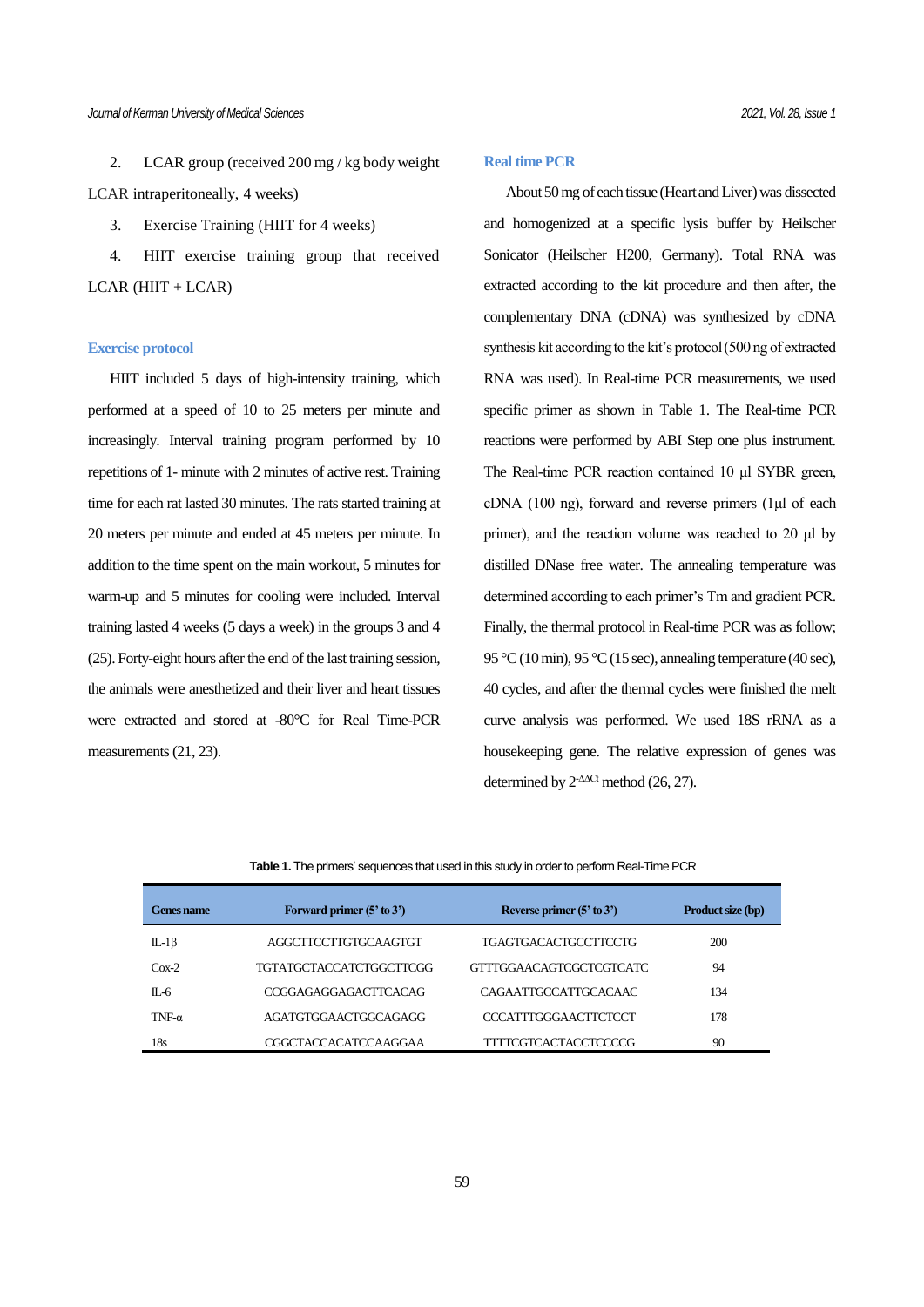## **Statistical analysis**

Data analysis was performed through SPSS software. Oneway analysis of variance (ANOVA) was used to determine the differences in variables between groups along with Tukey's post hoc test. In all statistical comparisons, a significance level of P <0.05 was considered as significant.

## **Results**

### **Gene expression in the liver**

According to the obtained results,  $HIT + LCAR$ significantly reduced the expression of IL-1β in the liver compared to the HIIT group ( $p = 0.038$ ), while the expression level in other groups did not show any significant change (Figure 1). IL-6 expression in the liver tissue decreased in HIIT + LCAR group compared to that in the untreated control (p  $\leq 0.001$ ), LCAR (p  $\leq 0.001$ ), and HIIT (p = 0.002) groups (Figure 2). TNF-α expression did not show any significant change among different groups (Figure 3). As it isseen in figure 4, in the HIIT +LCAR group Cox 2 gene expression in the liver tissue decreased compared to the untreated control  $(p < 0.001)$ , and LCAR groups ( $p = 0.007$ ).



**Figure 1.** Relative IL-1 gene expression quantified by Real-Time PCR method in the liver of studied groups

The groups (n=8) were as follow; Untreated control (CTL); received L-carnitine (LCAR), performed High intensity interval training (HIIT) and LCAR + HIIT (LCAR-HIIT). Data have been expressed as Mean± SEM and p<0.05 was considered as significant. ‡ Statistically significant compared to HIIT group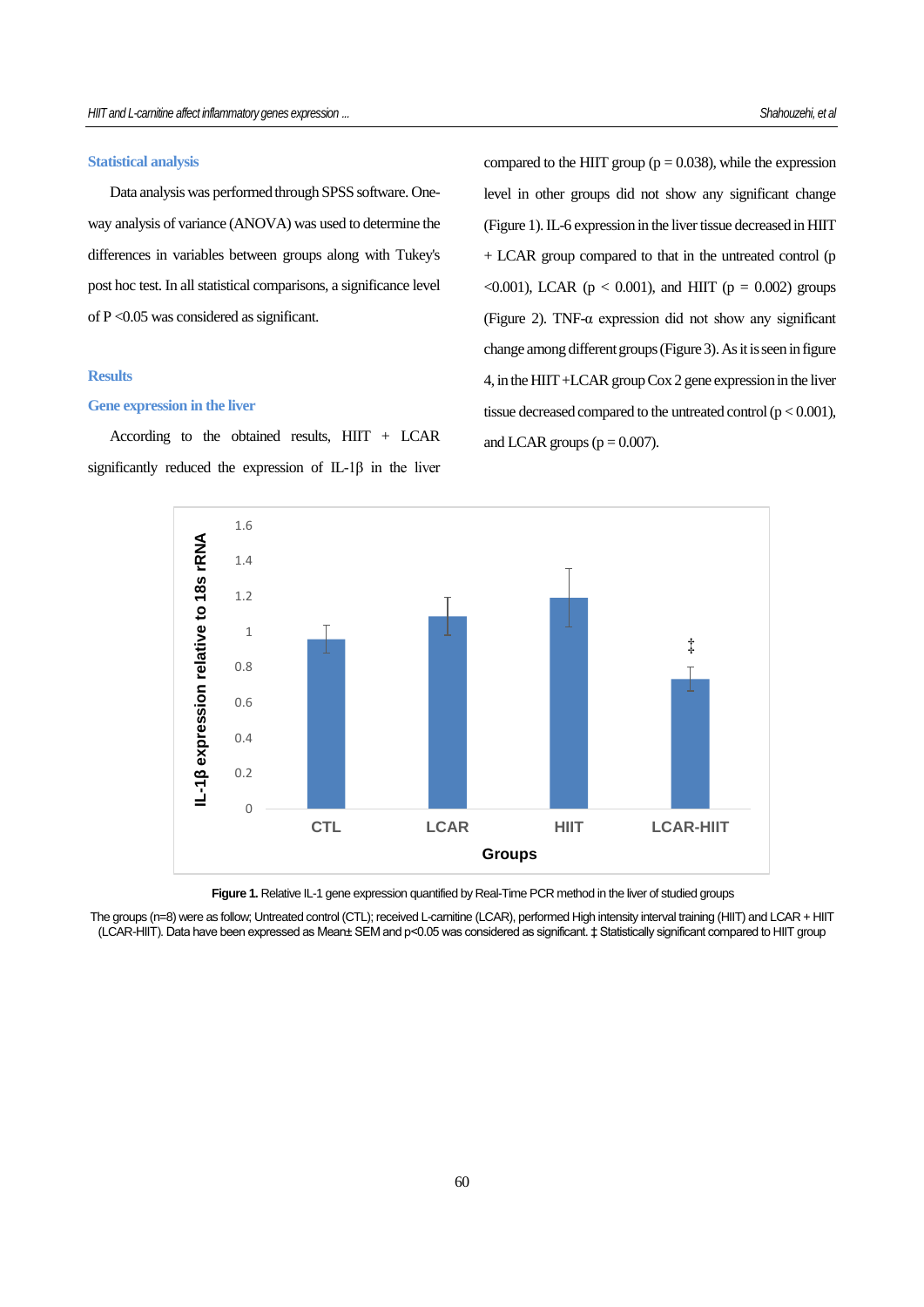



**Figure 2.** Relative IL-6 gene expression quantified by Real-Time PCR method in the liver of studied groups

The groups (n=8) were as follow; Untreated control (CTL), received LCAR, performed High intensity interval training (HIIT) and LCAR + HIIT (LCAR-HIIT). Data have been expressed as Mean± SEM and p<0.05 was considered as significant. \* Statistically significant compared to the control group, # Statistically significant compared to the LCAR group, ‡ Statistically significant compared to the HIIT group



**Figure 3.** Relative TNF-α gene expression quantified by Real-Time PCR method in the liver of studied groups

The groups (n=8) were as follow; Untreated control (CTL), received LCAR, performed High intensity interval training (HIIT) and LCAR + HIIT (LCAR-HIIT). Data have been expressed as Mean± SEM and p<0.05 was considered as significant.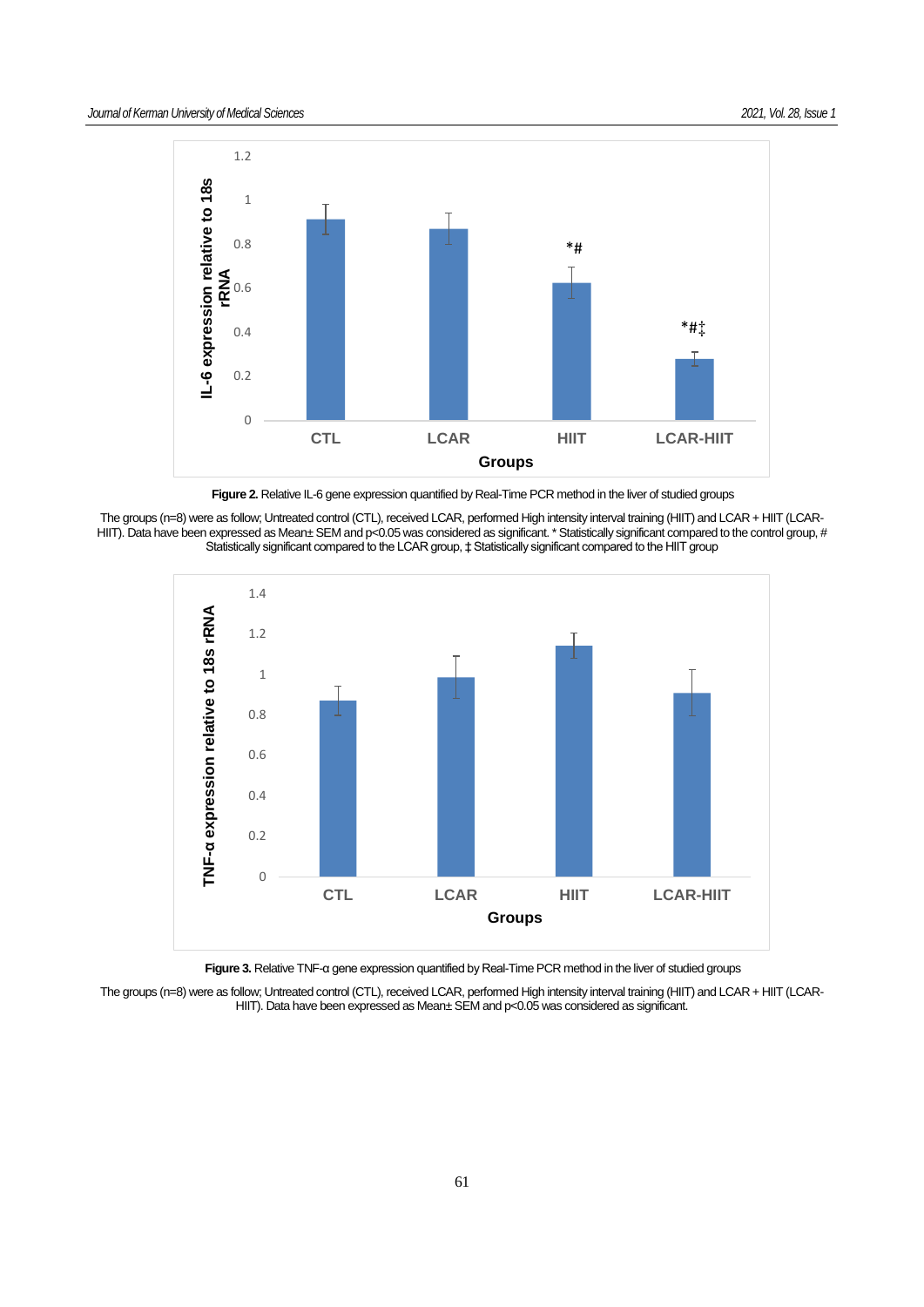

**Figure 4.** Relative Cox 2 gene expression quantified by Real-Time PCR method in the liver of studied groups

The groups (n=8) were as follow; Untreated control (CTL), received LCAR, performed High intensity interval training (HIIT) and LCAR + HIIT (LCAR-HIIT). Data have been expressed as Mean± SEM and p<0.05 was considered as significant. \* Statistically significant compared to the control group, # statistically significant compared to the LCAR group

### **Gene expression in the heart**

The results of the present study also showed that the combination of HIIT and LCAR significantly reduced IL-1β expression in the cardiac tissue compared to the untreated control ( $p < 0.001$ ), LCAR ( $p = 0.034$ ), and HIIT ( $p = 0.041$ ) groups (Figure 5). The combination of HIIT and LCAR increased IL-6 expression in the cardiac tissue compared to the other three groups  $(p < 0.001)$  (Figure 6). We also found that  $HIT + LCAR$  significantly reduced TNF- $\alpha$  expression in the cardiac tissue compared to the other groups ( $p < 0.05$ ) (Figure 7). Finally, as it is shown in figure 8,  $HIT + LCAR$ significantly reduced the expression of Cox 2 in the cardiac tissue compared to other groups ( $p < 0.05$ ).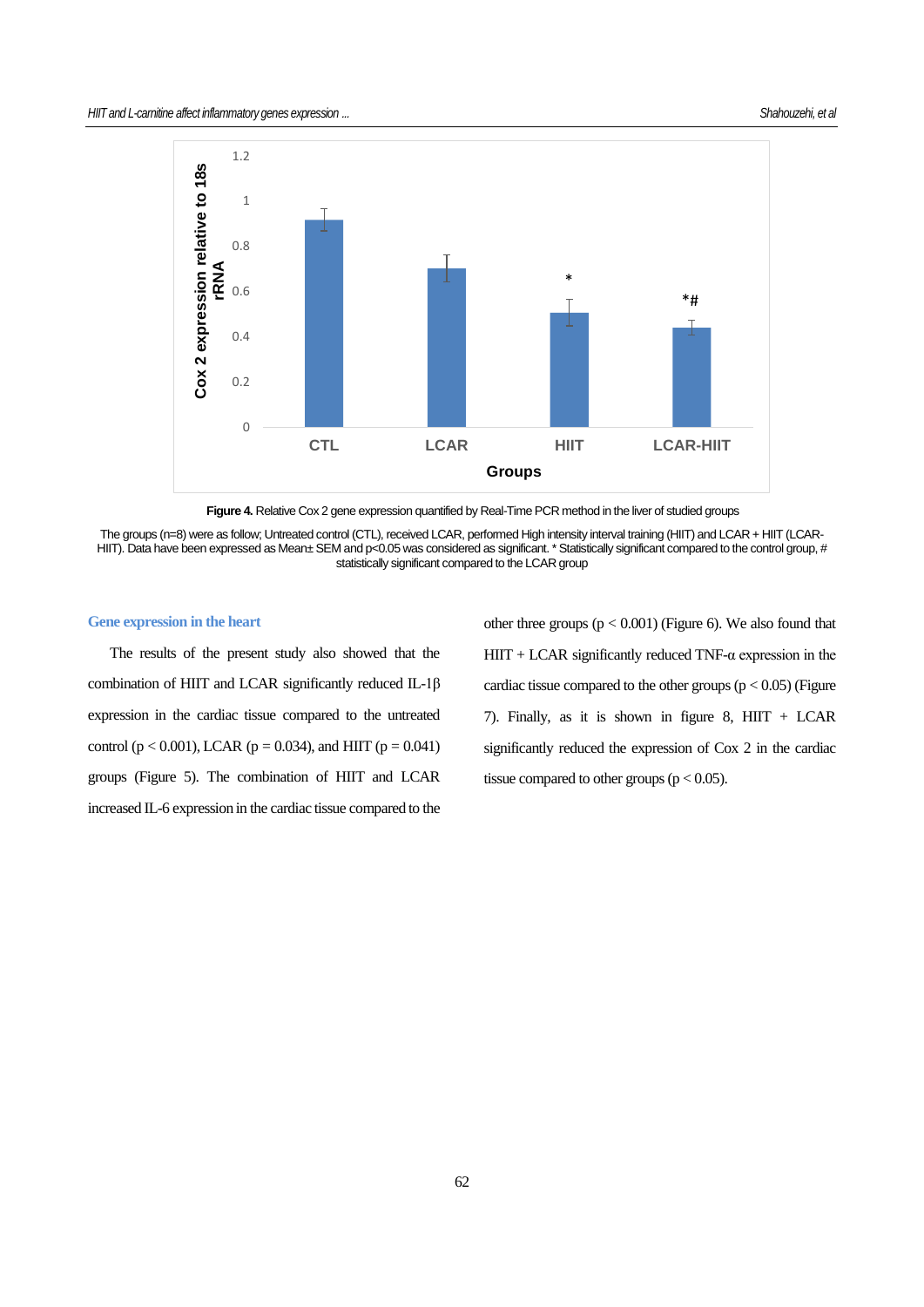

**Figure 5.** Relative IL-1β gene expression quantified by Real-Time PCR method in the heart of studied groups

The groups (n=8) were as follow; Untreated control (CTL), received LCAR, performed High intensity interval training (HIIT) and LCAR + HIIT (LCAR-HIIT). Data have been expressed as Mean± SEM and p<0.05 was considered as significant. \* Statistically significant compared to the control group, # statistically significant compared to the LCAR group, ‡ statistically significant compared to the HIIT group



Figure 6. Relative IL-6 gene expression quantified by Real-Time PCR method in the heart of studied groups

The groups (n=8) were as follow; Untreated control (CTL), received LCAR, performed high intensity interval training (HIIT) and LCAR + HIIT (LCAR-HIIT). Data have been expressed as Mean± SEM, p<0.05 was considered as significant. \* Statistically significant compared to the control group, # statistically significant compared to the LCAR group, ‡ statistically significant compared to the HIIT group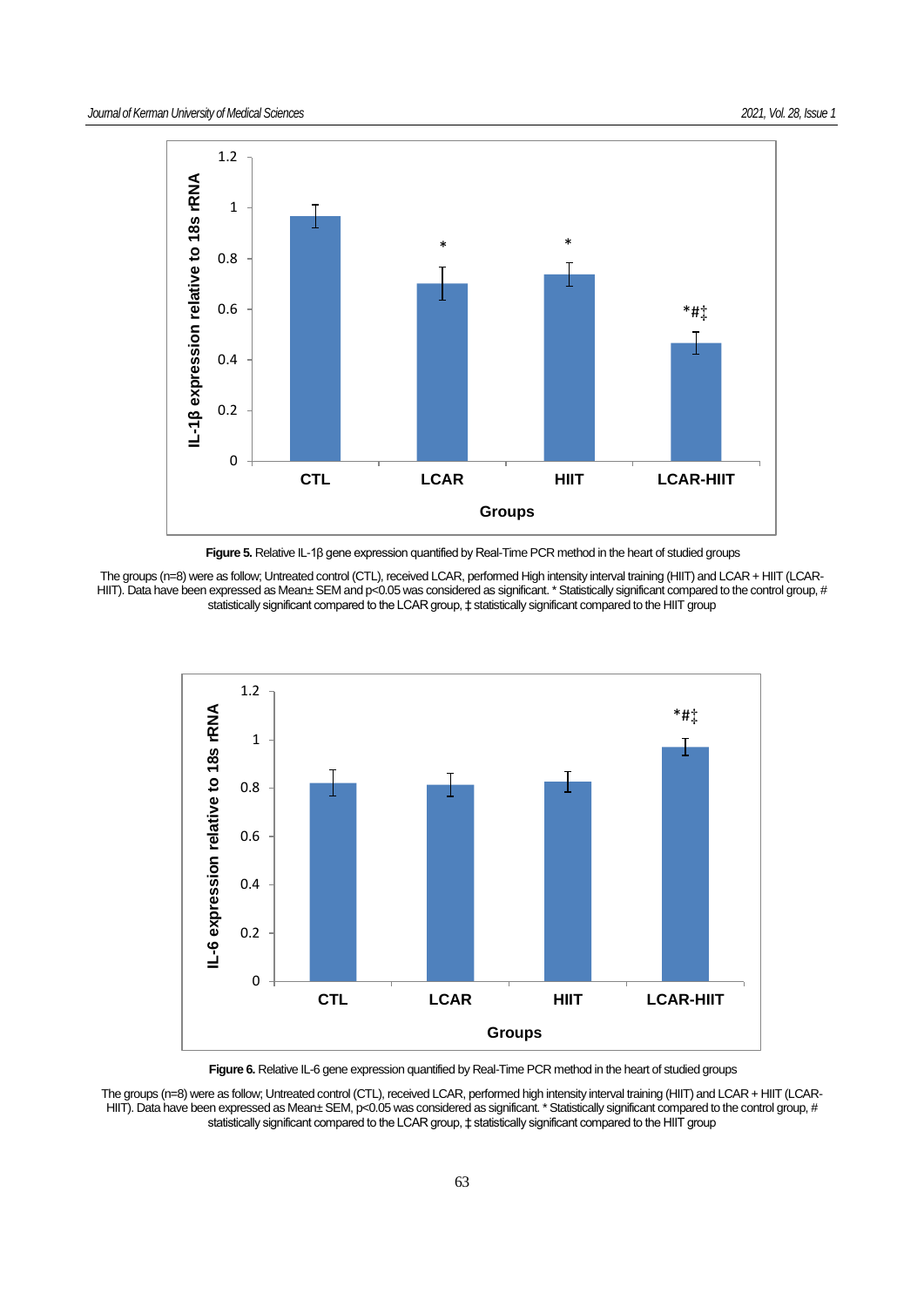

**Figure 7.** Relative TNF-α gene expression quantified by Real-Time PCR method in the heart of studied groups





**Figure 8.** Relative Cox 2 gene expression quantified by Real-Time PCR method in the heart of studied groups

The groups (n=8) were as follow; Untreated control (CTL), received LCAR, performed High intensity interval training (HIIT) and LCAR + HIIT (LCAR-HIIT). Data have been expressed as Mean± SEM and p<0.05 was considered as significant. \* Statistically significant compared to control group, # statistically significant compared to the LCAR group, ‡ Statistically significant compared to the HIIT group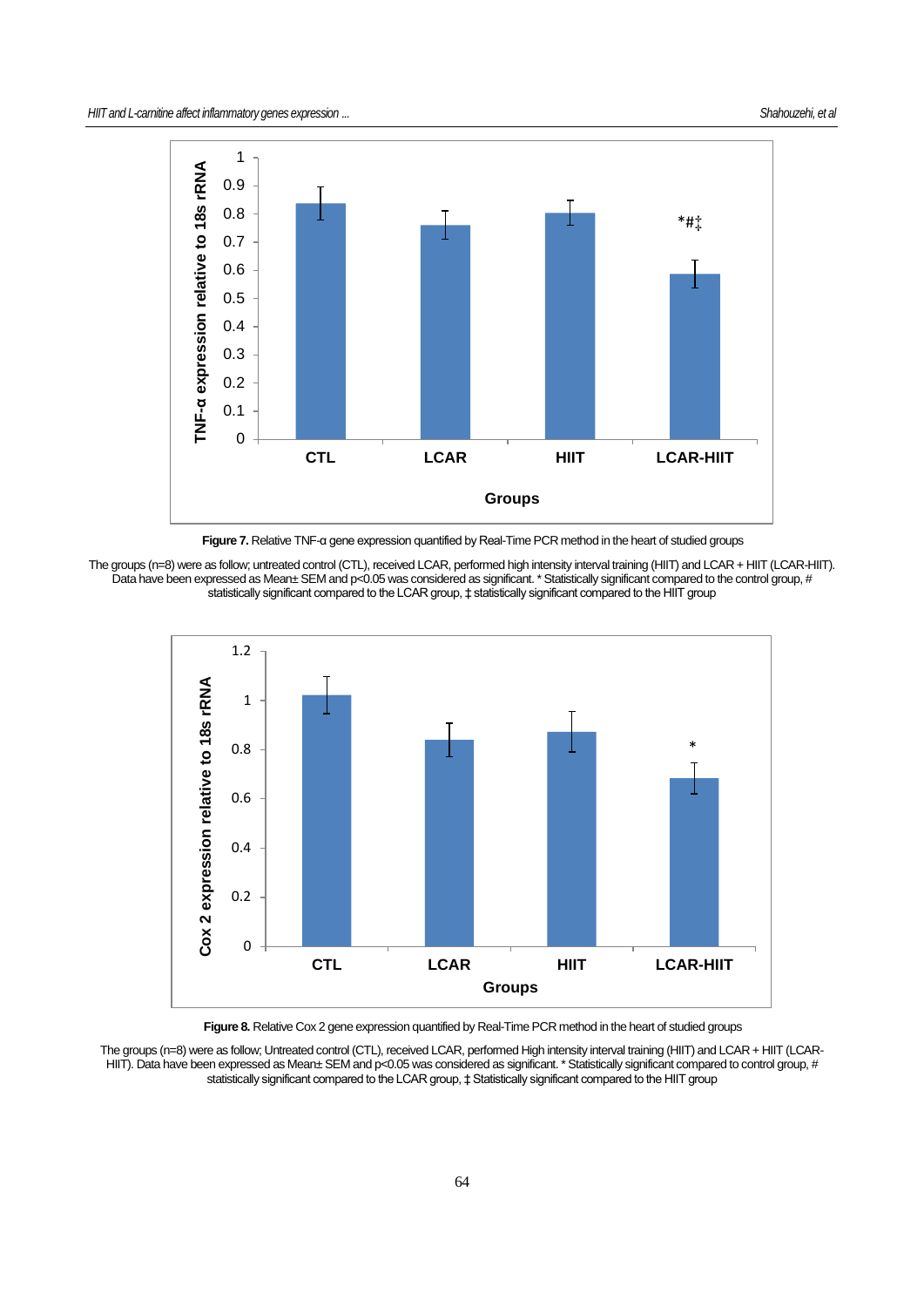#### **Discussion**

There is no consensus on the effects of HIIT exercise on inflammatory markers and the information is challenging (18- 23). There are not many studies on the expression of inflammatory genes during HIIT. Today, LCAR is offered as a supplement and its most important effects are weight loss and improving physical condition (14). On the other hand, our current society is facing another important problem called inactivity, which along with an unsafe diet leads to chronic diseases, which in the coming years can eventually cause an increased trend of inflammation and diseases such as diabetes and obesity (14). In the present study, we targeted the heart and liver tissues for the expression of pro-inflammatory genes, whereas previous studies have often investigated serum levels of these factors. In this study, we determined the effects of HIIT on the expression of genes involved in inflammation and inflammatory pathways in the presence of LCAR in the liver and heart of male rats. The results of our study showed that LCAR and HIIT can be effective in reducing pro-inflammatory agents, but the effect of combination of the two is much stronger than each of them alone. Considering Cox 2 expression, we found that HIIT and the combination of HIIT and LCAR are more effective in the liver than in the heart tissue.

Despite it is a major role in the acute phase response, the findings about IL-1β elevation after exercise are uncoordinated and controversial (6-8). When IL-1β increases, not only IL-1β but also CRP increases, and this increase may have detrimental effects on the process of limiting inflammation (4, 9). Injection of TNF-α or IL-1 in animals has been shown to cause hemodynamic changes and shock (28). In the present study, IL-1β expression in the cardiac and hepatic tissues decreased in HIIT +LCAR group, whereas it seemed to be slightly increased in the exercise group. A study by Carnevali and colleagues showed that HIIT increases mitochondrial fat transfer capacity (by increasing the activity of the enzyme carnitine palmitoyltransferase), which facilitates the oxidative process (16). It has also been reported that HIIT improves the oxidative direction in the muscles of animals with hypertension (17). Overall, HIIT increases energy efficiency and physical function (18). Our results showed that HIIT in combination with LCAR could work better and plays an important role in exerciseinduced inflammation by reducing IL-1β and increasing IL-6 expression (IL-6 is considered as a myokine and can act as an anti-inflammatory cytokine in muscles) and limiting the inflammatory response. In Nayebifar *et al.* (2016) study, 10 weeks of HIIT alone and with ginger improved MCP-1 in overweight women (19). Zwetsloot *et al.* (2014) also showed that HIIT causes an inflammatory response in young men, albeit to a small extent (8). In a study by Kaspar *et al.*, HIIT decreased IL-1β, IL-10 and MCP-1 and increased IL-6 in the blood (20). Our data about the expression of inflammatory genes are in accordance with data of a previous study on the serum level of cytokines (8, 19, 20). De Souza *etal.*(2018) have reported that one session of HIIT reduced the IFNγ / IL-4 ratio and actually acted against inflammation (21). A single bout of HIIT has been shown to be able to induce transient antiinflammatory states in healthy individuals and overweight individuals (20). Due to the fact that previous studies had focused more on serum levels, we had to use them in this area. In the present study, TNF- $\alpha$  was not significantly affected by interfering factors (LCAR and HIIT) but IL-6 gene expression in the liver was reduced by HIIT and LCAR (groups 3 and 4) but in the heart tissue, the combination of HIIT and LCAR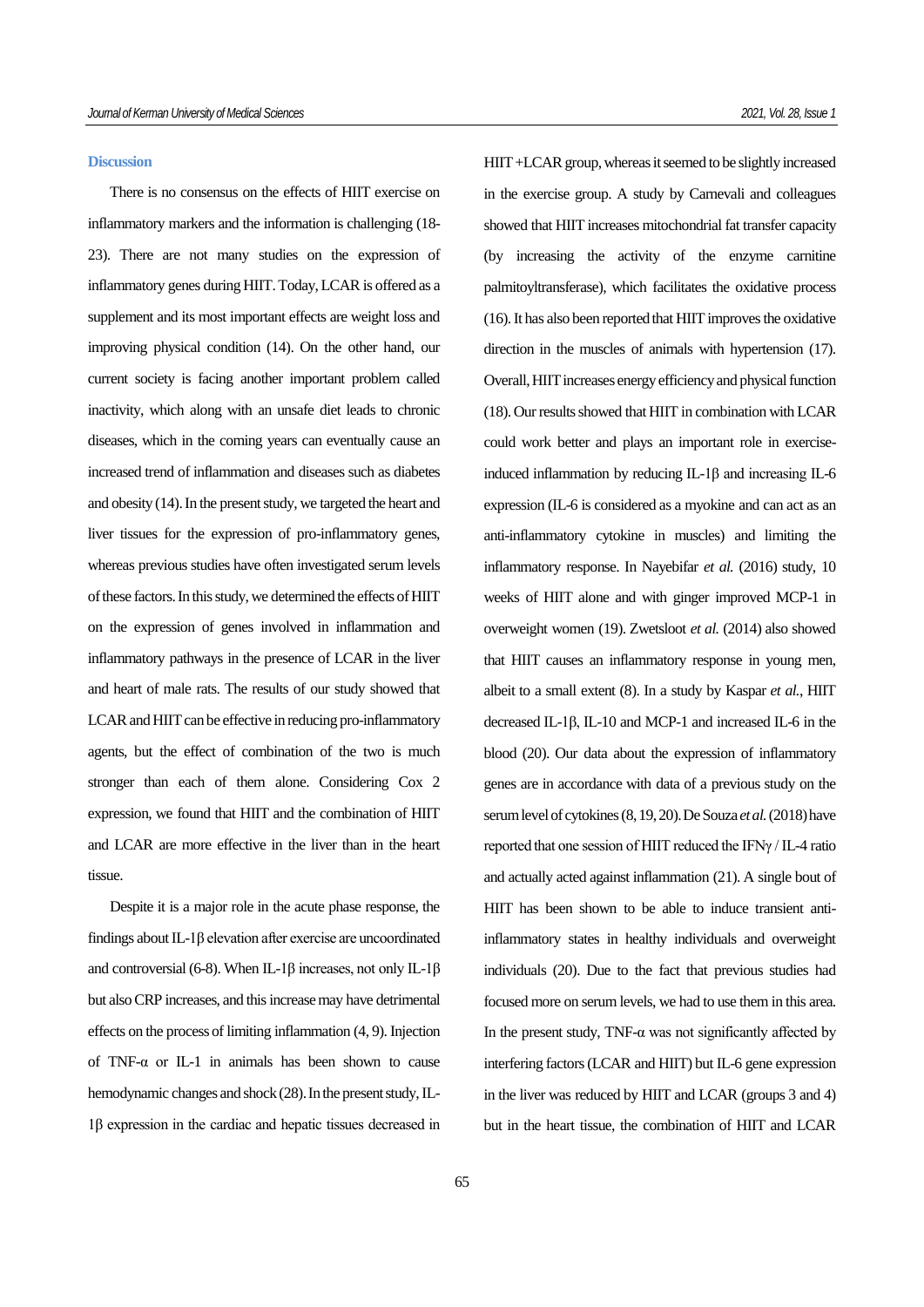increased IL-6 expression. The study by Gerosa-Neto *et al.* showed that after 16 weeks of training, serum IL-6 concentration decreased in the HIIT group, while TNF- $\alpha$ increased after 16 weeks of intense interval training (22) that is the same as the expression pattern in the liver but different from IL-6 expression in the heart tissue. In Ono and Kushartani (2018) study, HIIT for six weeks (4 times a week) increased TNF-α and IL-6 levels (23). These results are consistent with our results in relation to IL-6but in terms of TNF-α, they are contrary to the findings of our study. The study of Amanollahi *et al.* (2020) showed that 8 weeks of HIIT training did not change serum TNF- $\alpha$  levels, while reduced IL-6 levels, but the decrease was not significant (29). The liver IL-6 expression was reduced and TNF-α was unchanged in the liver after HIIT that is consistent with the results of Amanollahi et al (29).

Two studies examined the expression of inflammatory genes (30, 31). Khademi et al. (2018) showed that 10 weeks of HIIT training had no effect on IL-1β expression in rat heart tissue (30) which is contrary to our results; we found that  $IL-1\beta$ gene expression in cardiac tissue was significantly reduced by HIIT, also the combination of HIIT and LCAR reduced its expression in an additive manner. Another study found that combining 6 weeks of exercise with 100 mg/kg of LCAR daily reduced the expression of TNF-α and IL-1β in rat heart tissue (31). Interestingly, the results of this study are consistent with our study, in which the combination of HIIT and LCAR reduced the expression of IL-1β, and TNF-α gene in the heart tissue. The limitation of this study is that only one type of training exercise was used and the effect of other types of training was not investigated. Future studies, by directly comparing HIIT with classical endurance exercise in animals will help to draw possible differences between the two types of training methods.

#### **Conclusion**

HIIT exercise combined with LCAR administration is very useful in reducing the expression of pro-inflammatory genes in heart and liver tissues. The results of the present study can also provide the interactive effect of HIIT in the presence of LCAR administration as a newly proposed solution to improve the condition during exercise as well as the anti-inflammatory and metabolic status.

#### **Acknowledgments**

This research was financially supported by Kerman Student Research Committee and Medical University Research Council. Also, the current study was conducted at the Physiology Research Center, Kerman University of Medical Sciences, Kerman, Iran.

#### **Funding**

This research was financially supported by Kerman Medical University Research Council and Physiology Research Center.

#### **Conflict of interest**

Authors declare that there is no conflict of interest.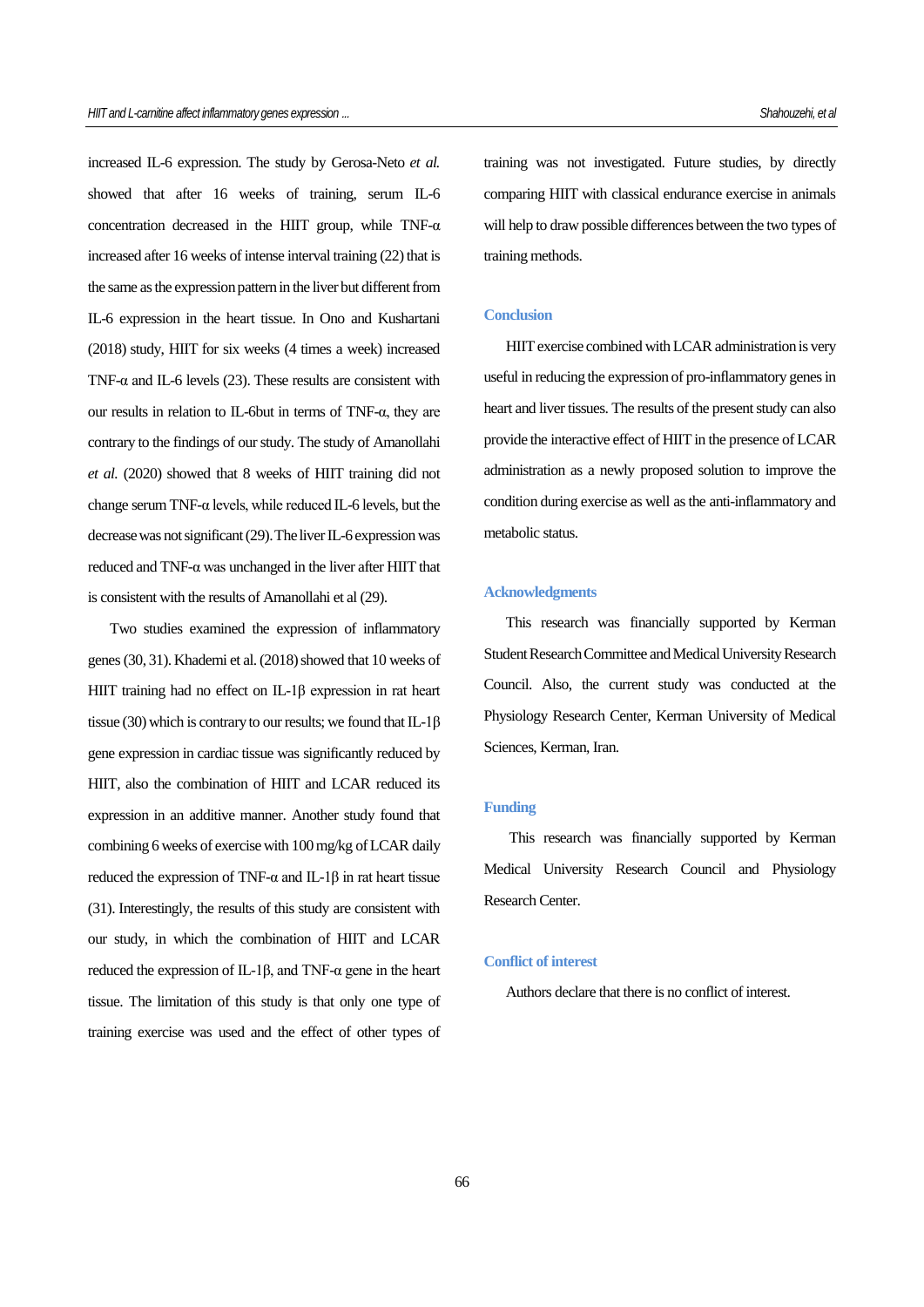## **References**

- 1. Petersen AM, Pedersen BK. The anti-inflammatory effect of exercise. J Appl Physiol (1985) 2005; 98(4):1154-62.
- 2. Meckel Y, Eliakim A, Seraev M, Zaldivar F, Cooper DM, Sagiv M, et al. The effect of a brief sprint interval exercise on growth factors and inflammatory mediators. J Strength Cond Res 2009; 23(1):225-30.
- 3. Ostrowski K, Hermann C, Bangash A, Schjerling P, Nielsen JN, Pedersen BK. A trauma-like elevation of plasma cytokines in humans in response to treadmill running. J Physiol 1998; 513 (Pt 3):889-94.
- 4. Baumann H, Gauldie J. The acute phase response. Immunol Today 1994; 15(2):74-80.
- 5. Shek PN, Shephard RJ. Physical exercise as a human model of limited inflammatory response. Canadian Journal of Physiology and Pharmacology 1998; 76(5):589-97.
- 6. Hovanloo F, Arefirad T, Ahmadizad S. Effects of sprint interval and continuous endurance training on serum levels of inflammatory biomarkers. J Diabetes Metab Disord 2013; 12(1):22.
- 7. Suzuki K, Nakaji S, Yamada M, Liu Q, Kurakake S, Okamura N, et al. Impact of a competitive marathon race on systemic cytokine and neutrophil responses. Med Sci Sports Exerc 2003; 35(2):348- 55.
- 8. Zwetsloot KA, John CS, Lawrence MM, Battista RA, Shanely RA. High-intensity interval training induces a modest systemic inflammatory response in active, young men. J Inflamm Res 2014; 7:9-17.
- 9. Ganter U, Arcone R, Toniatti C, Morrone G, Ciliberto G. Dual control of C-reactive protein gene expression by interleukin-1 and interleukin-6. EMBO J 1989; 8(12):3773-9.
- 10. Coyle EF. Very intense exercise-training is extremely potent and time efficient: a reminder. J Appl Physiol (1985) 2005; 98(6):1983-4.
- 11. Gibala MJ, Little JP, van Essen M, Wilkin GP, Burgomaster KA, Safdar A, et al. Short-term sprint interval versus traditional endurance training: similar initial adaptations in human skeletal muscle and exercise performance. J Physiol 2006; 575(Pt 3):901-11.
- 12. Gaesser GA, Angadi SS. High-intensity interval training for health and fitness: can less be more? J Appl Physiol (1985) 2011; 111(6):1540-1.
- 13. Robson-Ansley PJ, Blannin A, Gleeson M. Elevated plasma interleukin-6 levels in trained male triathletes following an acute period of intense interval training. Eur J Appl Physiol 2007; 99(4):353-60.
- 14. Cha YS. Effects of L-carnitine on obesity, diabetes, and as an ergogenic aid. Asia Pac J Clin Nutr 2008; 17 (Suppl 1):306-8.
- 15. Eskandari HG, Cimen MY, Tamer L, Kanik A, Atik U. Short term effects of L-carnitine on serum lipids in STZ-induced diabetic rats. Diabetes Res Clin Pract 2004; 66(2):129-32.
- 16. Carnevali LC Jr, Eder R, Lira FS, Lima WP, Gonçalves DC, Zanchi NE, et al. Effects of highintensity intermittent training on carnitine palmitoyl transferase activity in the gastrocnemius muscle of rats. Braz J Med Biol Res 2012; 45(8):777-83.
- 17. Holloway TM, Bloemberg D, da Silva ML, Quadrilatero J, Spriet LL. High-intensity interval and endurance training are associated with divergent skeletal muscle adaptations in a rodent model of hypertension. Am J Physiol Regul Integr Comp Physiol 2015; 308(11):R927-34.